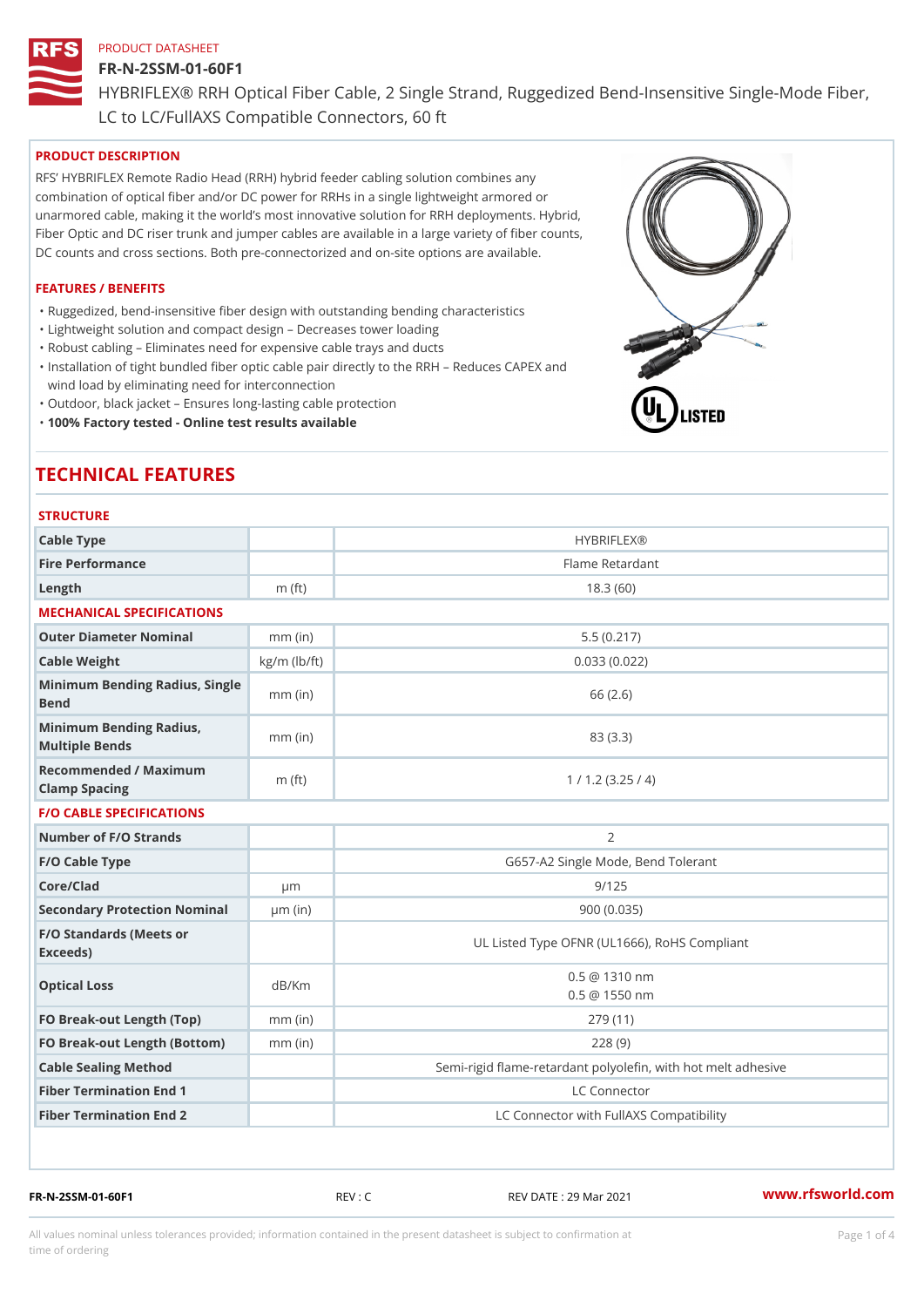## FR-N-2SSM-01-60F1

HYBRIFLEX® RRH Optical Fiber Cable, 2 Single Strand, Ruggedized Be LC to LC/FullAXS Compatible Connectors, 60 ft

| CABLE JACKET                                    |                              |                                             |  |  |  |
|-------------------------------------------------|------------------------------|---------------------------------------------|--|--|--|
| UV-Protection Individual and<br>External Jacket |                              | Yes                                         |  |  |  |
| Jacket Material                                 |                              | Flame Retardant, Indoor/Outdoor, PVC, Black |  |  |  |
| TESTING AND ENVIRONMENTAL                       |                              |                                             |  |  |  |
| Storage Temperature                             | $^{\circ}$ C ( $^{\circ}$ F) | $-40$ to $70$ ( $-40$ to $158$ )            |  |  |  |
| Operation Temperature                           | $^{\circ}$ C ( $^{\circ}$ F  | $-40$ to 65 ( $-40$ to 149)                 |  |  |  |
| Installation Temperature                        | $^{\circ}$ C ( $^{\circ}$ F  | $-20$ to 65 ( $-4$ to 149)                  |  |  |  |
| Jacket Specifications                           |                              | UL 1666                                     |  |  |  |

## EXTERNAL DOCUMENT LINKS

NOTES

Installation Guidelwinessad QuickShip 2.0 Program [Informa](http://www.rfsworld.com/images/hybriflex/quickship_program_2.pdf)tion: On-line Factory Te[s](https://www.rfsworld.com/pictures/userfiles/programs/AAST Latest Version.zip)teResults:

#### ADDITIONAL ASSEMBLIES - 1 PAIR SM FIBERED DITIONAL ASSEMBLIES - 2 PAIR SM FIBER

| Length, ft | Model Number                    |
|------------|---------------------------------|
| 10         | FR-N-1SM-01-10F1                |
| 20         | FR-N-1SM-01-20F1                |
| 30         | $FR - N - 1$ S M - 01 - 30 F 1  |
| 40         | FR-N-1SM-01-40F1                |
| 50         | FR-N-1SM-01-50F1                |
| 60         | $FR - N - 1$ S M - 01 - 60 F 1  |
| 79         | $FR - N - 1$ S M - 01 - 70 F 1  |
| 80         | $FR - N - 1$ S M - 01 - 80 F 1  |
| 90         | $FR - N - 1$ S M - 01 - 90 F 1  |
| 100        | $FR - N - 1$ S M - 01 - 100 F 1 |

| Length, ft | Model Number                  |
|------------|-------------------------------|
| 10         | $FR - N - 2 SM - 01 - 10 F1$  |
| 20         | $FR - N - 2 SM - 01 - 20 F1$  |
| 30         | $FR - N - 2 S M - 01 - 30 F1$ |
| 40         | $FR - N - 2 SM - 01 - 40 F1$  |
| 50         | $FR - N - 2 SM - 01 - 50 F1$  |
| 60         | $FR - N - 2 S M - 01 - 60 F1$ |
| 70         | FR-N-2SM-01-70F1              |
| 80         | $FR - N - 2 S M - 01 - 80 F1$ |
| 90         | FR-N-2SM-01-90F1              |
| 100        | $FR - N - 2 SM - 01 - 100 F1$ |

FR-N-2SSM-01-60F1 REV : C REV DATE : 29 Mar 2021 [www.](https://www.rfsworld.com)rfsworld.com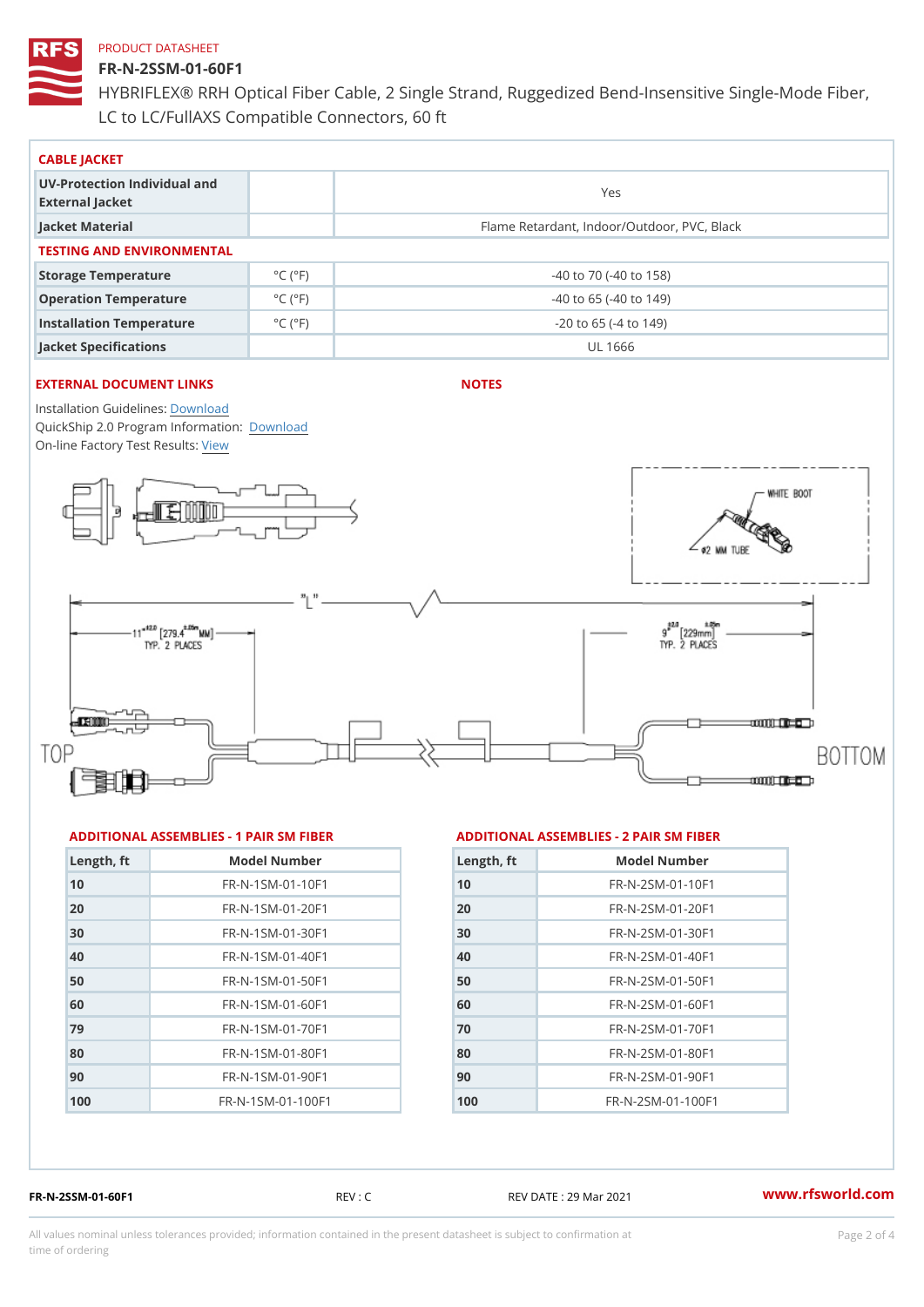### FR-N-2SSM-01-60F1

HYBRIFLEX® RRH Optical Fiber Cable, 2 Single Strand, Ruggedized Be LC to LC/FullAXS Compatible Connectors, 60 ft

ADDITIONAL ASSEMBLIES - 3 PAIR SM FIBERED DITIONAL ASSEMBLIES - 4 PAIR SM FIBER

| Length, ft | Model Number                   |
|------------|--------------------------------|
| 10         | $FR - N - 3 S M - 01 - 10 F1$  |
| 20         | FR-N-3SM-01-20F1               |
| 30         | FR-N-3SM-01-30F1               |
| 40         | $FR - N - 3 S M - 01 - 40 F1$  |
| 50         | FR-N-3SM-01-50F1               |
| 60         | $FR - N - 3 S M - 01 - 60 F1$  |
| 79         | $FR - N - 3 S M - 01 - 70 F1$  |
| 80         | $FR - N - 3 S M - 01 - 80 F1$  |
| 90         | FR-N-3SM-01-90F1               |
| 100        | $FR - N - 3 S M - 01 - 100 F1$ |

| Length, ft | Model Number                   |
|------------|--------------------------------|
| 10         | $FR - N - 4 SM - 01 - 10 F1$   |
| 20         | FR-N-4SM-01-20F1               |
| 30         | $FR - N - 4 S M - 01 - 30 F1$  |
| 40         | $FR - N - 4 S M - 01 - 40 F1$  |
| 50         | $FR - N - 4 SM - 01 - 50 F1$   |
| 60         | $FR - N - 4 SM - 01 - 60 F1$   |
| 7 0        | $FR - N - 4 SM - 01 - 70 F1$   |
| 80         | $FR - N - 4 S M - 01 - 80 F1$  |
| 90         | FR-N-4SM-01-90F1               |
| 100        | $FR - N - 4 S M - 01 - 100 F1$ |

#### ADDITIONAL ASSEMBLIES - 1 STRAND SM FABSDRTIONAL ASSEMBLIES - 2 STRAND SM FIBER

| Length, ft | Model Number                     | $L$ ength, ft | Model Number                |
|------------|----------------------------------|---------------|-----------------------------|
| 10         | FR-N-1SSM-01-10F1                | 10            | FR-N-2SSM-01-10F1           |
| 20         | FR-N-1SSM-01-20F1                | 20            | FR-N-2SSM-01-20F1           |
| 30         | FR-N-1SSM-01-30F1                | 30            | FR-N-2SSM-01-30F1           |
| 40         | $FR - N - 1$ S S M - 01 - 40 F 1 | 40            | $FR - N - 2SSM - 01 - 40F1$ |
| 50         | $FR - N - 1$ S S M - 01 - 50 F 1 | 50            | $FR - N - 2SSM - 01 - 50F1$ |
| 60         | FR-N-1SSM-01-60F1                | 60            | $FR - N - 2SSM - 01 - 60F1$ |
| 70         | $FR - N - 1$ S S M - 01 - 70 F 1 | 70            | $FR - N - 2SSM - 01 - 70F1$ |
| 80         | FR-N-1SSM-01-80F1                | 80            | FR-N-2SSM-01-80F1           |
| 90         | FR-N-1SSM-01-90F1                | 90            | $FR - N - 2SSM - 01 - 90F1$ |
| 100        | FR-N-1SSM-01-100F1               | 100           | FR-N-2SSM-01-100F1          |
|            |                                  |               |                             |

#### ADDITIONAL ASSEMBLIES - 3 STRAND SM FABSDRTIONAL ASSEMBLIES - 4 STRAND SM FIBER

| Length, ft | Model Number                    |
|------------|---------------------------------|
| 10         | $FR - N - 3 S S M - 01 - 10 F1$ |
| 20         | FR-N-3SSM-01-20F1               |
| 30         | FR-N-3SSM-01-30F1               |
| 40         | FR-N-3SSM-01-40F1               |
| 50         | $FR - N - 3 S S M - 01 - 50 F1$ |
| 60         | $FR - N - 3 S S M - 01 - 60 F1$ |
| 70         | $FR - N - 3 S S M - 01 - 70 F1$ |
| 80         | FR-N-3SSM-01-80F1               |
| 90         | FR-N-3SSM-01-90F1               |
| 100        | FR-N-3SSM-01-100F1              |

| Length, ft | Model Number                     |
|------------|----------------------------------|
| 10         | $FR - N - 4$ S S M - 01 - 10 F 1 |
| 20         | $FR - N - 4 S S M - 01 - 20 F1$  |
| 30         | $FR - N - 4 S S M - 01 - 30 F1$  |
| 40         | FR-N-4SSM-01-40F1                |
| 50         | $FR - N - 4$ S S M - 01 - 50 F 1 |
| 60         | FR-N-4SSM-01-60F1                |
| 70         | $FR - N - 4$ S S M - 01 - 70 F 1 |
| 80         | $FR - N - 4$ S S M - 01 - 80 F 1 |
| 90         | FR-N-4SSM-01-90F1                |
| 100        | FR-N-4SSM-01-100F1               |

FR-N-2SSM-01-60F1 REV : C REV DATE : 29 Mar 2021 [www.](https://www.rfsworld.com)rfsworld.com

All values nominal unless tolerances provided; information contained in the present datasheet is subject to Pcapgeling that i time of ordering